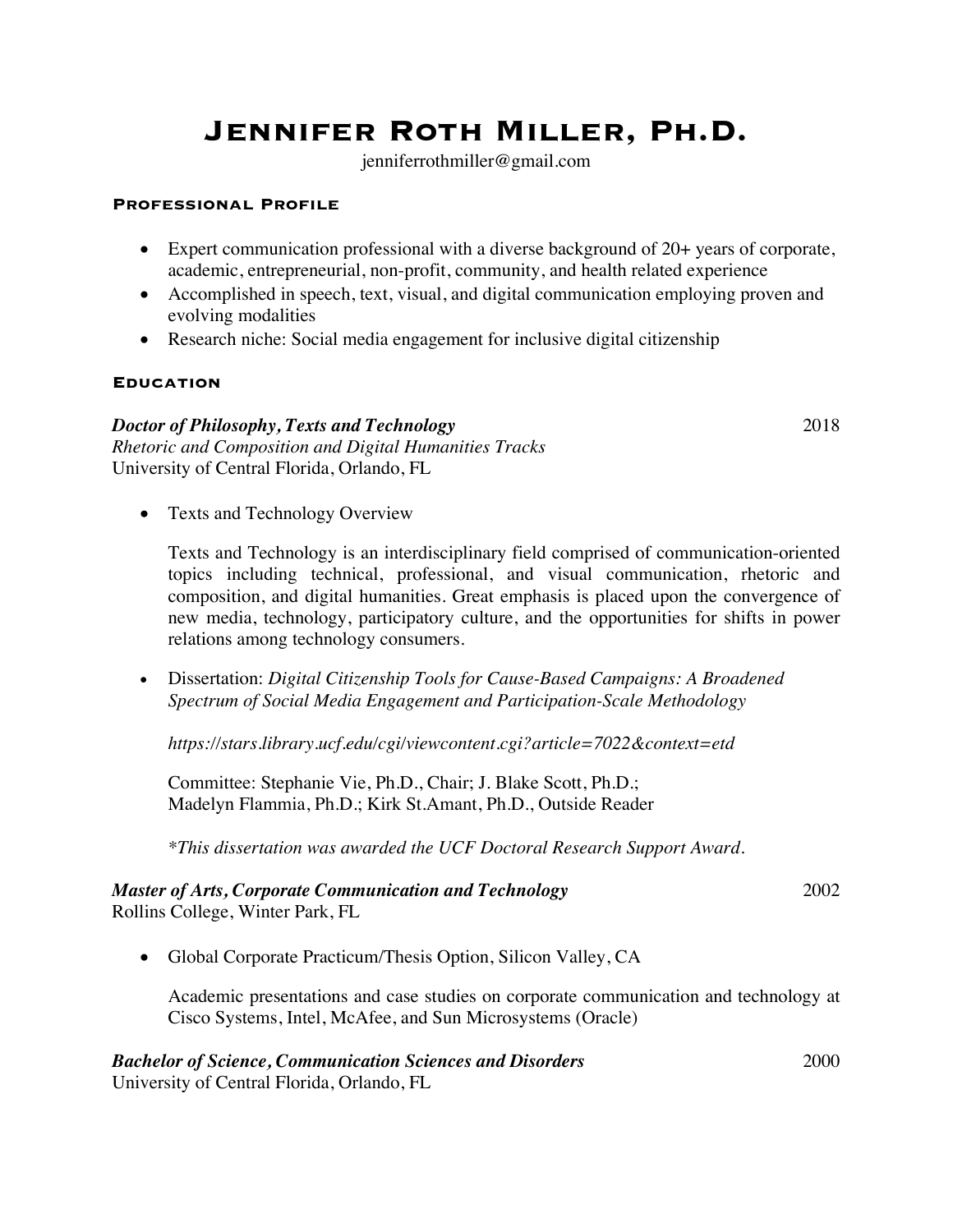### **Academic Positions**

# *Adjunct Faculty Member* 2018 – present

Nicholson School of Communication and Media University of Central Florida, Orlando, FL

• Taught various face-to-face, online, and mixed-mode communication courses as instructor on record

# *Graduate Research Associate* 2015 – 2018

University of Central Florida, Orlando, FL

- Assisted with Council for Programs in Technical and Scientific Communication (CPTSC) grant-funded research study on social media use in technical and professional communication programs
- Devised a methodology framework for coding and analyzing social media engagement
- Coded and analyzed qualitative interviews on social media use in Atlas ti software
- Authored literature reviews and journal article and book chapter sections
- Copy-edited a published scholarly book (edited collection)
- Participated as a guest lecturer in university courses and workshops
- Performed various administrative duties such as faculty review and award analysis

# *Graduate Teaching Assistant and Writing Consultant* 2014 – 2016

University of Central Florida, Orlando, FL

- Tutored diverse students across disciplines at the UCF Writing Center
- Fostered scaffolded learning across time through recurring sessions
- Completed writing center scholarship and research on genre awareness, translingualism, and writing center and Writing Across the Curriculum collaboration

# *Assistant Director Advancement/Alumni Affairs* 2003 – 2006

University of Central Florida, Orlando, FL

- Performed major gift and annual fund fundraising activities, largest gift secured resulted in a \$1.2 million endowed chair
- Facilitated partnerships between the community, alumni, students, and college
- Formulated copy for collateral, Web sites, and news publications
- Executed events focused on stewardship, partnerships, constituent relations, continuing education, and fundraising
- Piloted the East Orlando Vision Series in collaboration with the East Orlando Chamber of Commerce
- Attended Council for the Support and Advancement of Education conferences on annual giving and alumni relations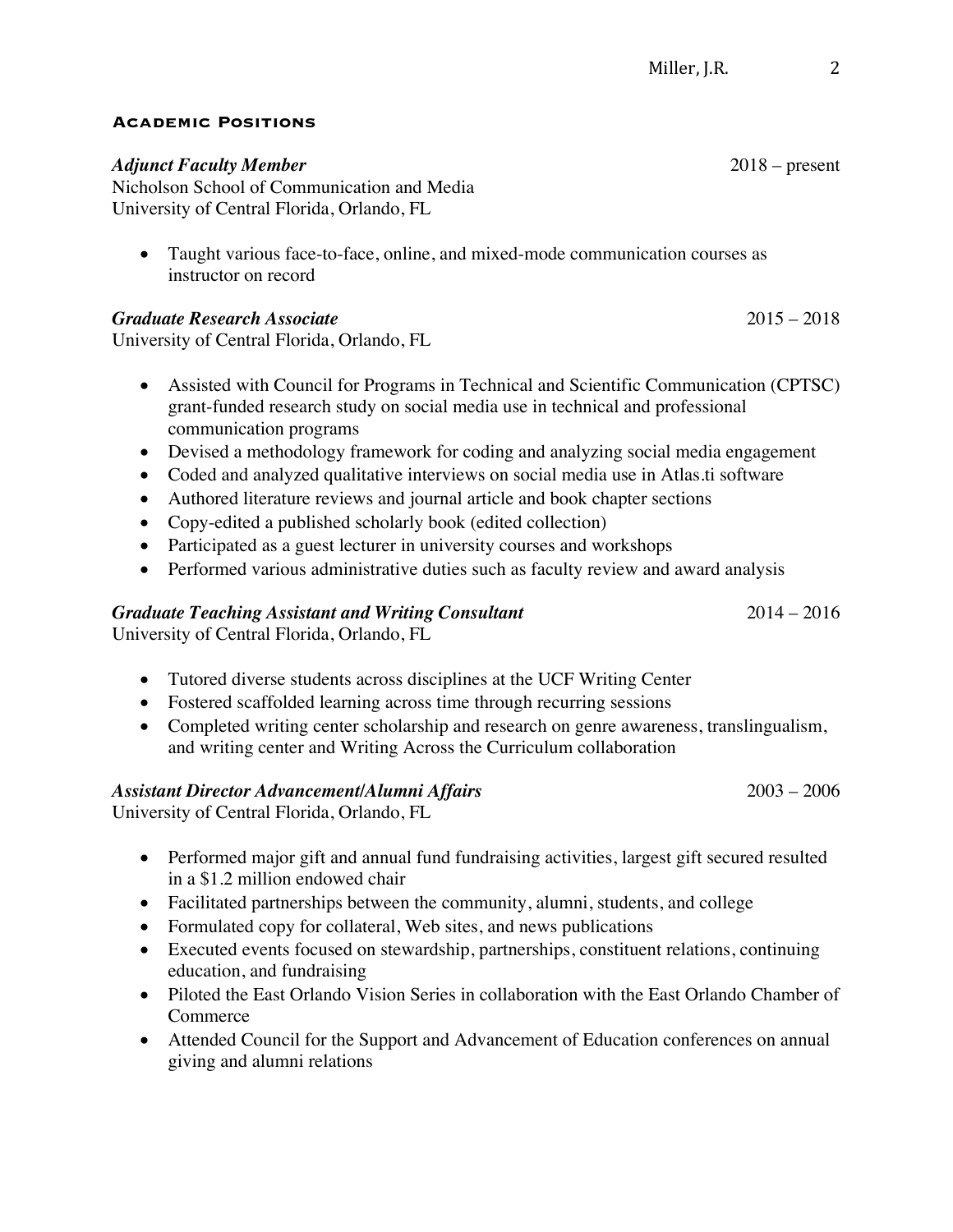#### **Research**

#### *Peer-Reviewed Journal Articles, Book Chapters, and Web-texts*

- DeArmas, N., **Miller, J.R.**, Givoglu, W., Moran, D.T., & Vie, S. (2018). Understanding participatory culture through hashtag activism after the Orlando Pulse tragedy. In D. Rivers, & A. Ross, (Eds.), *Discourses of (de)legitimization: Participatory culture in digital contexts*. Routledge.
- **Miller, J. R.** (2016). Multiliteracies for inclusive technology: A case study on locationbased services and domestic violence survivors*. Xchanges*, Graduate-Student Issue, *12*(1). http://www.xchanges.org/multiliteracies-for-inclusive-technologies-a-1?page=1
- **Miller, J. R.** & Vie, S. (2019). Ribbon cutting: A game for breast cancer awareness*.* In A. Cong-Huyen, K. B. Knight, M. C. Marino (Eds.), *Buzzademia: Scholarship in the Internet Vernacular. Hyperhiz 21.* https://doi.org/10.20415/hyp/021.g03
- **Miller, J. R.** (2020). Streamline instruction across modalities. In A. deNoyelles, A. Albrecht, S. Bauer, & S. Wyatt (Eds.), *Teaching online pedagogical repository*. University of Central Florida Center for Distributed Learning. https://topr.online.ucf.edu/streamline-instruction-across-modalities/
- **Miller, J. R.** (2022). Unlocking digital citizenship with visual pedagogy: A case study from an American Gender Issues in Communication course. In E. Baromi-Perlman, C. Cambre, & J. Kedra, (Eds.), *Visual Pedagogies: Concepts, Cases, and Models.* Accepted to be published by Brill.
- **Miller, J. R.**, Dieterle, B., deWinter, J., & Vie, S. (2020). Social media in professional, technical, and scientific communication program: A heuristic to guide future use. *SIGDOC: Special Interest Group on Design of Communication, Communication Design Quarterly*. http://sigdoc.acm.org/social-media-in-professional-technical-and-scientificcommunication-programs-a-heuristic-to-guide-future-use/ \*This research was funded by a grant from the Council for Programs in Technical and Scientific Communication (CPTSC).
- Vie, S. & **Miller, J. R.** (2020). Gotta watch 'em all: Privacy, social gameplay, and writing in augmented reality games. In E. Beck & L. H. Campos (Eds.) *Privacy matters: Conversations about surveillance within and beyond the classroom*. Utah State University Press.
- Walls, D., Dieterle, B., & **Miller, J. R.** (2019). Safely social: User-centered design and difference feminism. In K. Blair, & L. Nicholson (Eds.), *Composing feminist interventions: Activism, engagement, and praxis.* University Press of Colorado.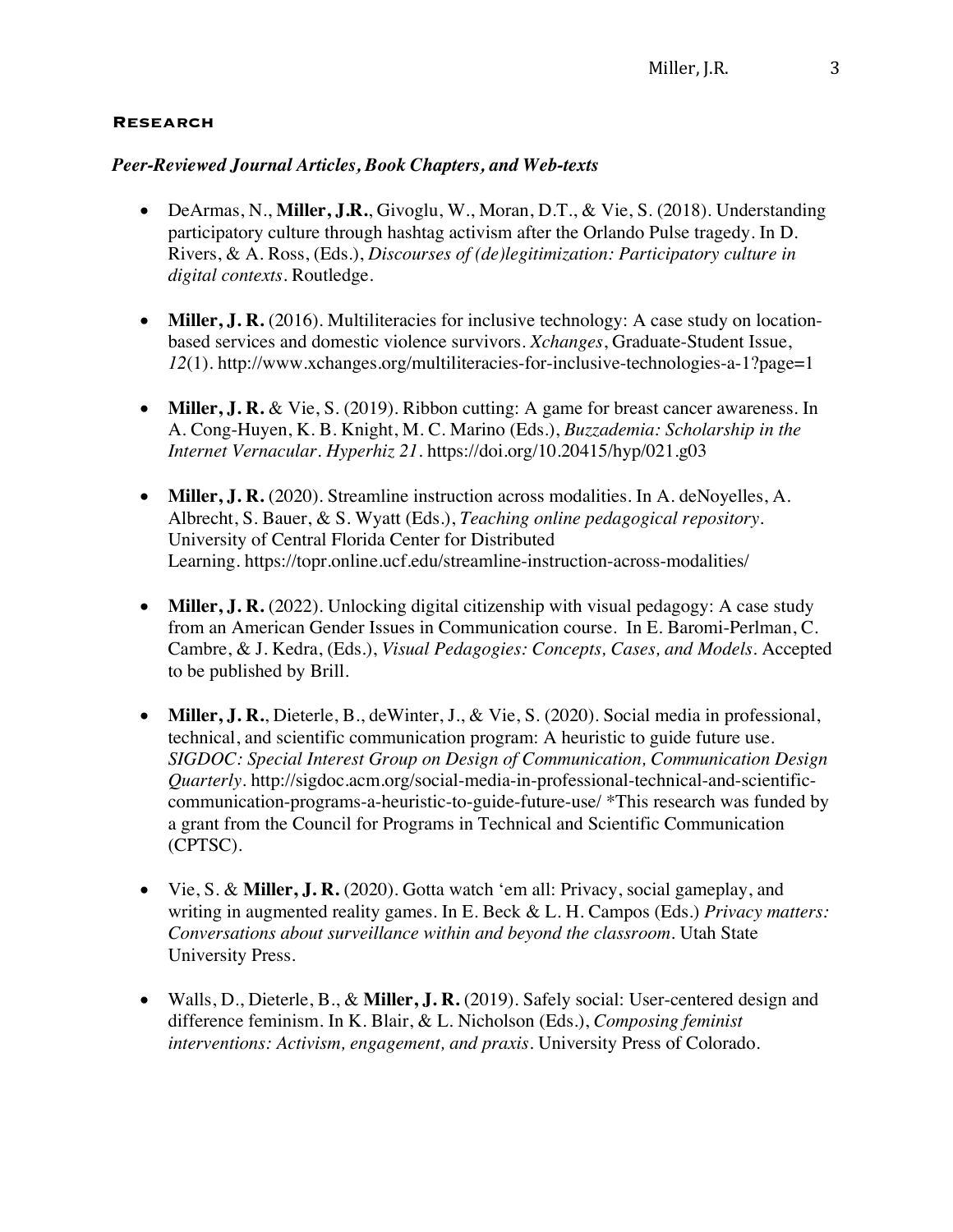# *Peer-Reviewed Book Review*

• **Miller, J. R.** (2016). Polyvocal digital discourse: A review of Shifman's *Memes in Digital Culture*. *Enculturation: A Journal of Rhetoric, Writing, and Culture*. http://enculturation.net/memes-in-digital-culture

# *Peer-Reviewed Edited Collection, Copy-Editing*

• Walls, D. & Vie, S. (2017). *Social writing/social media: Publics, presentations, and pedagogies.* University Press of Colorado. https://wac.colostate.edu/books/perspectives/social/

# *Peer-Reviewed Presentations*

# *National*

| "Social Media Composing for Digital Citizenship"<br>2018 Computers and Writing Conference<br>George Mason University, Fairfax, VA<br>*Served as panel chair                               | May 24-27, 2018    |
|-------------------------------------------------------------------------------------------------------------------------------------------------------------------------------------------|--------------------|
| "Ribbon Cutting and #TheFaceOffChallenge: Employing Internet Memes for Digital<br>Citizenship"                                                                                            |                    |
| 2018 HASTAC Conference<br>University of Central Florida, Orlando, FL                                                                                                                      | November 3-5, 2017 |
| "Understanding Participatory Culture through Hashtag Activism after the Orlando<br>Pulse Tragedy"<br>2018 HASTAC Conference<br>University of Central Florida, Orlando, FL                 | November 3-5, 2017 |
| "Awareness Ribbons as Memetic Texts: Philanthropy, Cause-Based Marketing, and<br>Corporate Social Responsibility"<br>2016 Popular Culture Association Conference<br>Seattle, WA           | March 22-25, 2016  |
| "Contextual Design of a Mobile App to Increase Social Justice for Survivors of Domestic<br>Violence"<br>2014 Computers and Writing Conference<br>Washington State University, Pullman, WA | June 5-8, 2014     |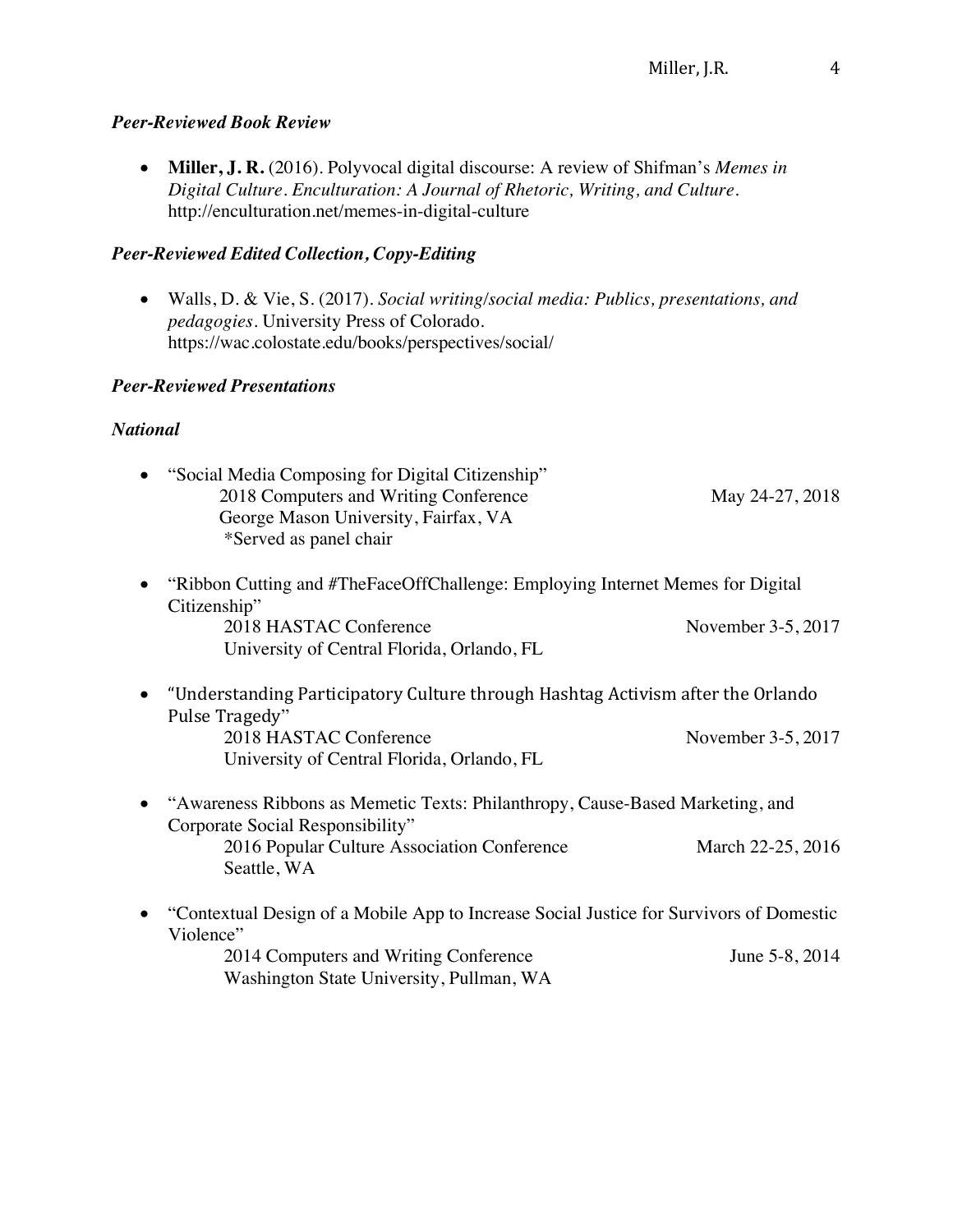# *Regional*

| • "The Holocaust Memorial Resource and Education Center of Florida"<br>Lester Morris Collection Digital Archive: Creative Use of Raw Computer Code and |                    |  |
|--------------------------------------------------------------------------------------------------------------------------------------------------------|--------------------|--|
| Social Media to Increase Patron Engagement"<br>2016 UCF Public Administration Research Conference<br>University of Central Florida, Orlando, FL        | April 9, 2016      |  |
| "The Postmodern Awareness Ribbon: A Symbolic Text Preserving Socially Constructed                                                                      |                    |  |
| Narratives of Causes"<br><b>UCF Texts and Technology Research Showcase</b><br>University of Central Florida, Orlando, FL                               | November $6, 2015$ |  |
| • "The Postmodern Awareness Ribbon: A Symbolic Text Preserving Socially Constructed<br>Narratives of Causes"                                           |                    |  |
| 2015 Florida College English Association Conference<br>St. Petersburg, FL                                                                              | October 7-10, 2015 |  |
| <b>Peer-Reviewed Poster Presentations</b>                                                                                                              |                    |  |
| Regional                                                                                                                                               |                    |  |
| "Awareness Ribbons As Memes: A Genre for Polyvocal Philanthropic Discourse"                                                                            |                    |  |

- UCF Board of Trustees Meeting May 31, 2016 University of Central Florida, Orlando, FL
- "Awareness Ribbons As Memes: A Genre for Polyvocal Philanthropic Discourse" Statewide Graduate Research Symposium April 22, 2016 University of Florida, Gainesville, FL
- "Awareness Ribbons As Memes: A Genre for Polyvocal Philanthropic Discourse" UCF Graduate Research Forum April 5, 2016 University of Central Florida, Orlando, FL *\*First Place Doctoral Award\**

# **Teaching**

| <b>Adjunct Faculty Member</b>                             | $2018$ – present |
|-----------------------------------------------------------|------------------|
| SPC1608 – Fundamentals of Oral Communication (2 sections) |                  |
| COM3311 – Communication Research Methods (13 sections)    |                  |
| COM4014 – Gender Issues in Communication (2 sections)     |                  |
| University of Central Florida, Orlando, FL                |                  |
| <b>Teaching Assistant</b>                                 | 2017             |

 ENC6261 – Technical Writing Theory and Practice University of Central Florida, Orlando, FL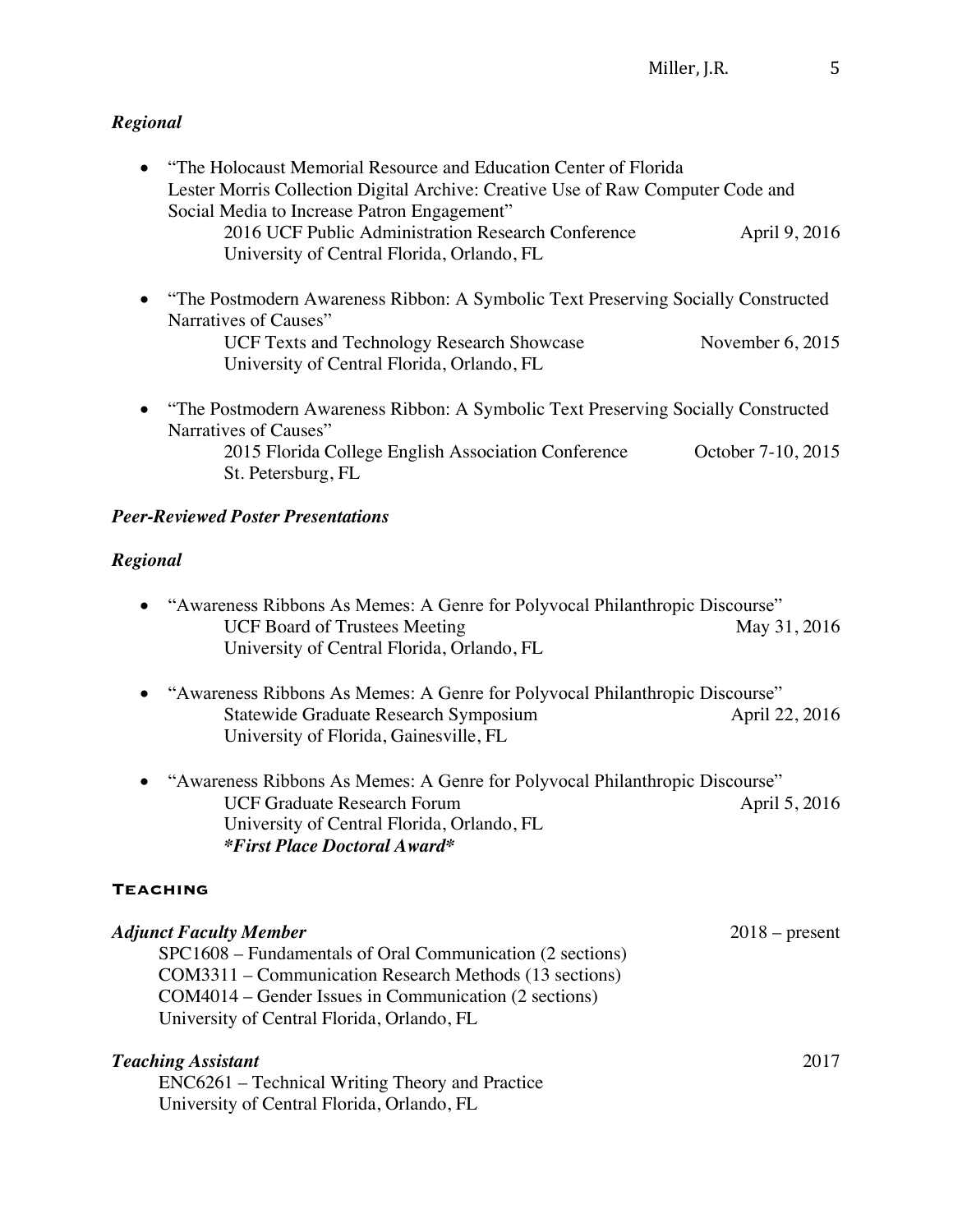| <b>Guest Lecturer</b><br>ENG6947 – Internship in Texts and Technology<br>University of Central Florida, Orlando, FL                                             | 2016             |
|-----------------------------------------------------------------------------------------------------------------------------------------------------------------|------------------|
| <b>Instructor</b> , Digital Activism Workshop #ucfdigitalactivism<br>Second Annual Writing and Rhetoric Symposium<br>University of Central Florida, Orlando, FL | 2016             |
| <b>Instructor</b> , Professional Writing and Corporate Communication Workshops<br>McCoy Federal Credit Union, Orlando, FL                                       | 2015             |
| <b>Tutor and Writing Consultant</b> , University Writing Center<br>University of Central Florida, Orlando, FL                                                   | $2014 - 2016$    |
| <b>Service Learning Instructor, Community Practicum</b><br>University of Central Florida, College of Health and Public Affairs, Orlando, FL                     | $2003 - 2006$    |
| <b>NON-ACADEMIC POSITIONS</b>                                                                                                                                   |                  |
| <b>Corporate Communication Consultant</b>                                                                                                                       | $2006$ – present |

Orlando, FL

- Authored 30+ published cover stories, special features, and articles for: *Florida MD Magazine*, Florida Hospital, Orlando Health, Nemours Children's Hospital, MD Anderson Cancer Center, Winnie Palmer Hospital for Women and Babies, Osceola Regional Medical Center, Health First, Halifax Health, Orlando Orthopaedic Center, Jewett Orthopaedic Clinic, Rosen Hotels, Clevens Center for Facial Cosmetic Surgery, Eye Physicians of Central Florida, University Diagnostic Institute, and more
- Ghost-wrote three published books for various national clients in partnership with Gravitational Marketing, one of which achieved best-seller status on Amazon
- Created and managed hashtag campaigns and generated bases of 10,000+ followers
- Listing of article and book titles available in Appendix 1

# *Special Event Manager* 2000 – 2003

American Cancer Society, Orlando, FL

- Raised approximately \$400,000 annually through grassroots efforts and sponsorships
- Organized major special events on a limited budget
- Recruited and trained volunteers
- Delivered oral community outreach presentations
- Wrote speeches for government officials and other high-level community leaders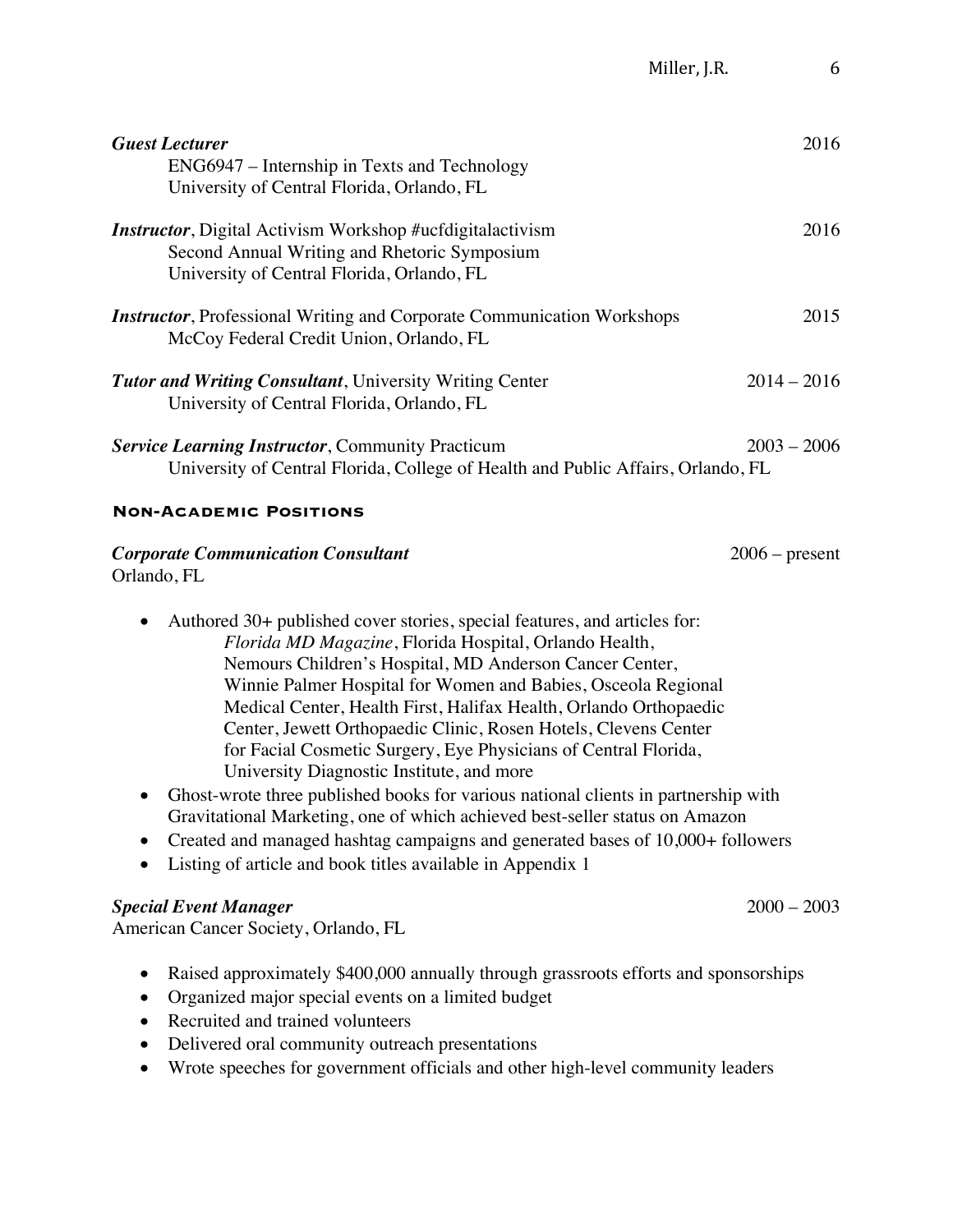### **Service Positions**

| <b>Orange County Public Schools</b><br>2019                                                                                                                                                                            |               |
|------------------------------------------------------------------------------------------------------------------------------------------------------------------------------------------------------------------------|---------------|
| Teach-In - "Citizenship 2020"<br>Presentation for middle schoolers on digital citizenship                                                                                                                              |               |
| UCF Town and Gown, Orlando, FL<br>Member                                                                                                                                                                               | $2018 - 2020$ |
| $2018 - 2020$<br>UCF College of Arts and Humanities Alumni Chapter, Orlando, FL<br><b>Board Member</b>                                                                                                                 |               |
| Communication committee member<br>$\bullet$<br>Social media ambassador for UCF's Day of Giving<br>Co-developed #GivingTuesday social media posts<br>$\bullet$                                                          |               |
| Florida Hospital East Orlando, Orlando, FL<br>$2015 - 2018$<br><b>Community Advisory Council Member</b>                                                                                                                |               |
| Co-developed business and marketing initiatives<br>Co-created #discoverFHEO social media campaign<br>Participated in strategic community relations activities                                                          |               |
| 2015<br><b>Central Florida Foundation</b> , Orlando, FL<br>Volunteer                                                                                                                                                   |               |
| Researched, interviewed, and matched non-profit organizations with funding<br>Presented grant recommendations to board<br>Secured funding for Holocaust Memorial Resource and Education Center Web site<br>$\bullet$   |               |
| Holocaust Memorial Resource and Education Center of Florida, Orlando, FL<br>2015<br>Intern                                                                                                                             |               |
| Developed the Lester Morris Collection Digital Archive<br>0<br>Digitized museum artifacts<br>Coded digital archive Web site<br>Wrote copy for Web site<br>Developed participatory element via social media integration |               |
| Harbor House, SafeHouse, Help Now, and UCF Victim Services, Orlando, FL<br>Volunteer                                                                                                                                   | 2014          |
|                                                                                                                                                                                                                        |               |

- Researched smartphone and geolocation services' impact on domestic violence
- Conceptualized a mobile app to help survivors of domestic abuse maintain safety
- Created and led a participatory task force of domestic violence leaders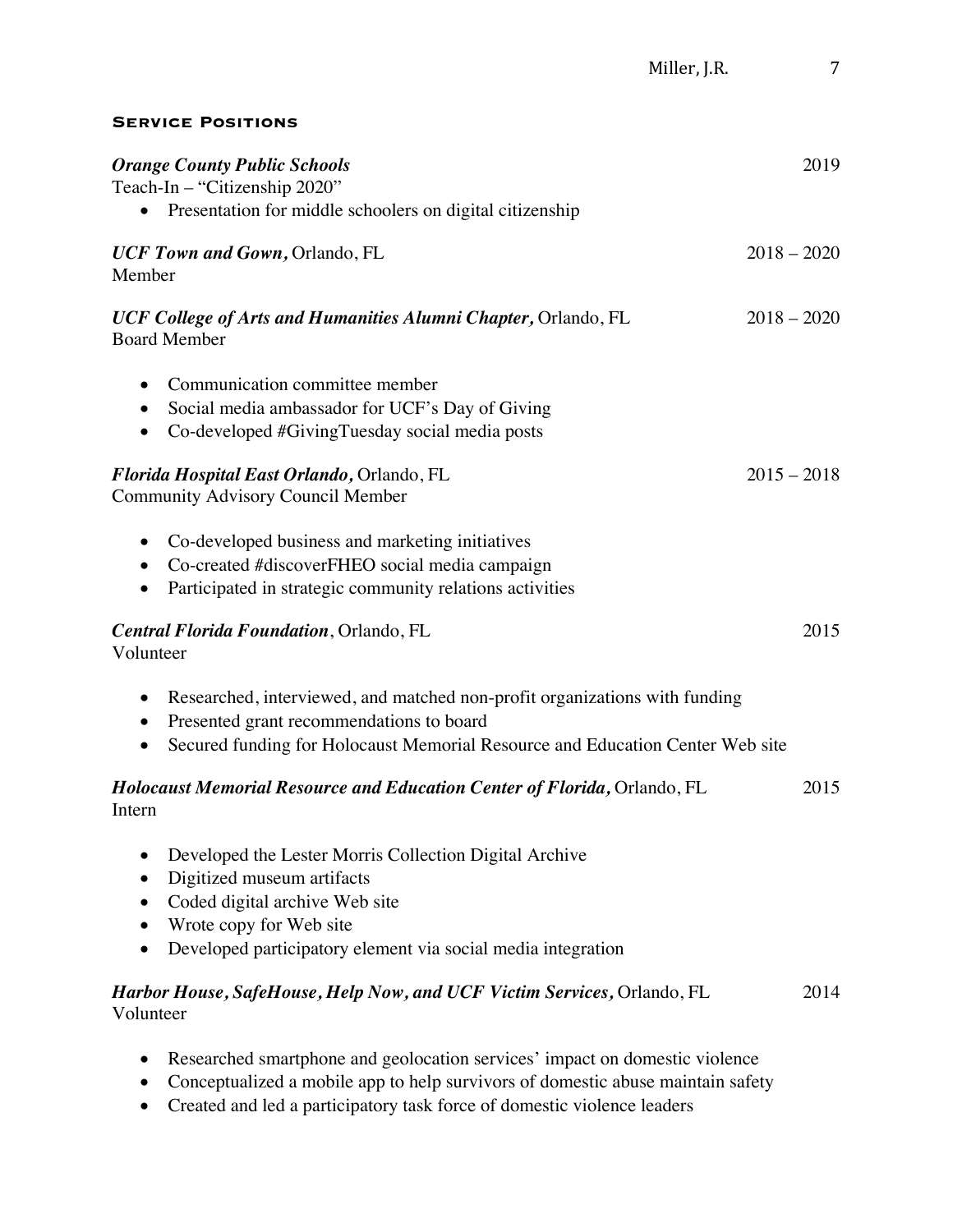#### **Professional Development**

| <b>Faculty Development Cohort: Writing Your Journal Article in 12 Weeks</b><br>UCF Faculty Center for Teaching and Learning     | 2019             |
|---------------------------------------------------------------------------------------------------------------------------------|------------------|
| <b>Adjunct Faculty Learning Community</b><br>UCF Faculty Center for Teaching and Learning                                       | 2018             |
| <b>Women's Business Mastermind Group</b><br>East Orlando Chamber of Commerce/Florida Hospital, Orlando, FL                      | $2016 - 2018$    |
| <b>Capitol Connection</b><br>East Orlando Chamber of Commerce, Tallahassee, FL                                                  | 2005             |
| <b>Leadership Orlando Class 61</b><br>Orlando Chamber of Commerce, Orlando, FL                                                  | 2004             |
| <b>UCF Lead Scholar</b><br>University of Central Florida, Orlando, FL                                                           | $1996 - 1998$    |
| <b>SCHOLARLY AND PROFESSIONAL AFFILIATIONS</b>                                                                                  |                  |
| Humanities, Arts, Science, and Technology Alliance and Collaboratory<br><b>HASTAC Scholar</b>                                   | $2016 - 2018$    |
| <b>UCF Women's and Gender Studies</b><br>Junior affiliate                                                                       | $2015 - 2018$    |
| <b>Popular Culture Association</b><br>Member                                                                                    | $2015 - 2018$    |
| <b>Florida College English Association</b><br>Member                                                                            | $2015 - 2018$    |
| <b>Association of Fundraising Professionals, UCF Chapter</b><br>Member                                                          | $2015 - 2018$    |
| <b>UCF Texts and Technology Graduate Student Organization</b><br>Served as vice president, social coordinator, founding officer | $2014 - 2018$    |
| <b>Rollins College Alumni Association</b><br>Alumna                                                                             | $2002$ – present |
| <b>UCF Alumni Association</b><br>Alumna                                                                                         | $2000$ – present |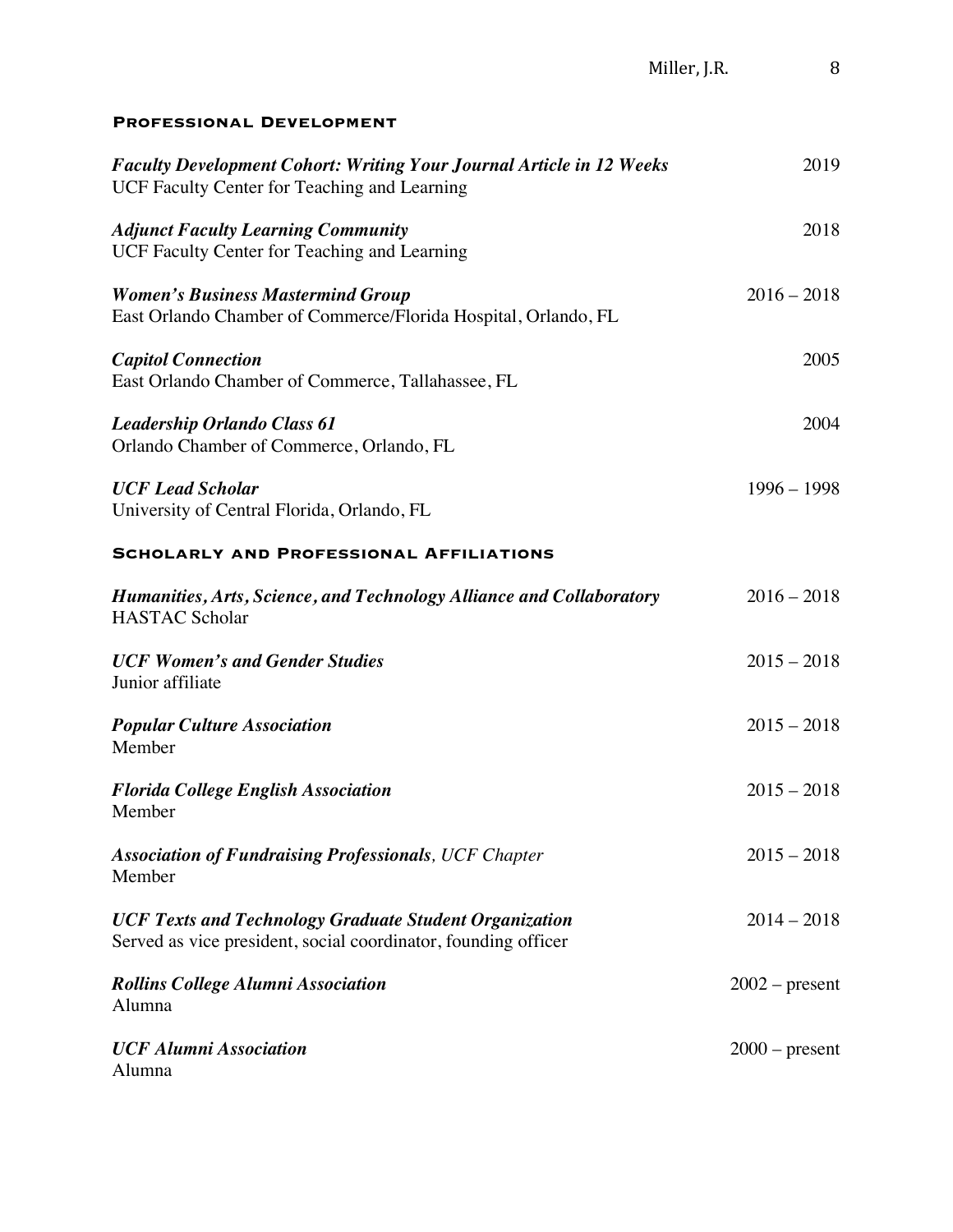#### **Non-academic Publications – Appendix 1**

#### *Ghostwritten Books*

- Reiner, R., Schmidt, N., & Zelig, J*.* (2012). *The fearless smile: Overcoming dental phobia.* CreateSpace.
- Bauer, J., Miller, T., & Vee, J. (2008). *Gravitational marketing: The science of attracting customers.* John Wiley and Sons. -Achieved status as an Amazon Best Seller
- Lagstein, M*.* (2006). *Brace yourself for success.* Scend, LLC.

### *Articles*

- **Miller, J. R.** (2014, June). Board-certified allergists and immunologists at Allergy & Asthma Associates of Central Florida improve quality of life for their patients. *Florida MD Magazine*, 4-7.
- **Miller, J. R.** (2014, May). A new era in women's health care ushered in by opening of Florida Hospital for Women in 2015. *Florida MD Magazine*, 4-7.
- **Miller, J. R.** (2014, April). The Digestive and Liver Center of Florida prepares to celebrate 10 years of excellence in gastroenterology. *Florida MD Magazine*, 4-7.
- **Miller, J. R.** (2011, November). Andrology: Quite a concept(ion). *Florida MD Magazine*, 4-6.
- **Miller, J. R.** (2011, November). The federal mandate ARRA, HITEC and meaningful use: A case study at Halifax Health in Volusia County. *Florida MD Magazine*, 14-16.
- **Miller, J. R.** (2011, October). Halifax Health Center for Oncology: Tradition, talent, technology. *Florida MD Magazine*, 4-8.
- **Miller, J. R.** (2011, August). Nemours Children's Hospital opening in Fall of 2012 in Orlando. *Florida MD Magazine*, 4-7.
- **Miller, J. R.** (2011, July). Clermont Radiology Medical Imaging Center offers advanced diagnostic services to accurately, efficiently and compassionately diagnose Central Florida patients, aiding referring physicians in saving lives. *Florida MD Magazine*, 4-6.
- **Miller, J. R.** (2011, June). Erica Mailler-Savage, M.D., mohs micrographic surgeon at Comprehensive Dermatology and Dermatologic Surgery, welcomes referrals, helping to preserve the skin of Floridians and cure skin cancers. *Florida MD Magazine*, 4-6.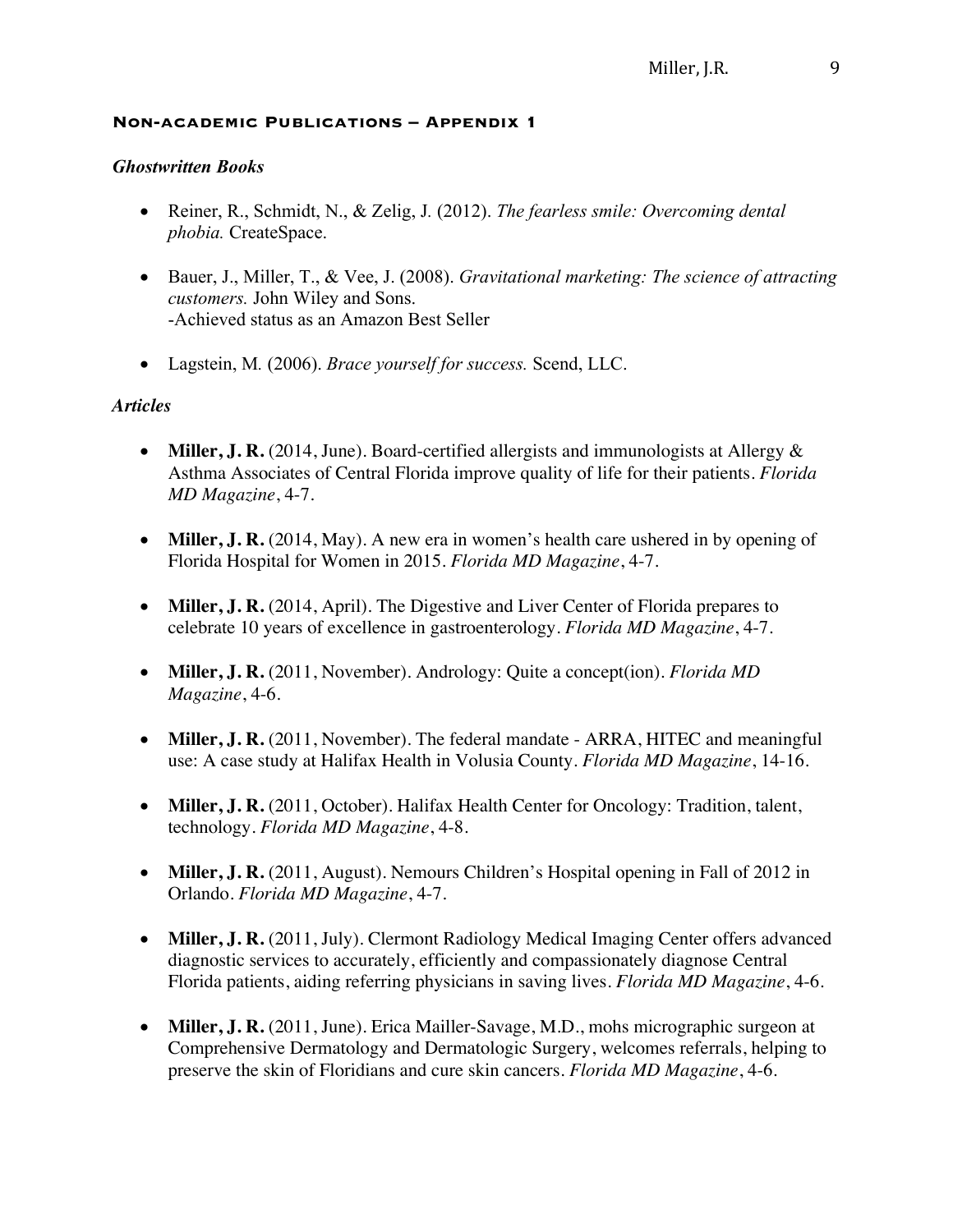- **Miller, J. R.** (2011, May). Winnie Palmer Hospital For Women & Babies celebrates five years of extraordinary care. *Florida MD Magazine*, 4-7.
- **Miller, J. R.** (2011, April). Health First expands with the opening of Viera Hospital to better serve Brevard County patients. *Florida MD Magazine*, 4-8.
- **Miller, J. R.** (2011, April). The Pediatric Center at Orlando Orthopaedic Center helps young patients live life to the fullest. *Florida MD Magazine*, 16-17.
- Miller, **J. R.** (2011, March). Jewett Orthopaedic Clinic celebrates seventy-five years of innovation. *Florida MD Magazine*, 4-8.
- **Miller, J. R.** (2011, March). The value of proper and efficient imaging to accurately diagnose and avoid repeat tests. *Florida MD Magazine*, 22.
- **Miller, J. R.** (2011, February). Central Florida Cardiac & Vascular Institute at Osceola Regional Medical Center: Recent advancements further position Central Florida Cardiac & Vascular Institute at Osceola Regional Medical Center as a leading source for cardiovascular care in Central Florida. *Florida MD Magazine*, 4-8.
- **Miller, J. R.** (2011, February). Orthopaedic spine surgeon versus neurosurgeon referral for spine surgery. *Florida MD Magazine*, 18-19.
- **Miller, J. R.** (2011, January). A clear vision for adult and pediatric eye care: Eye Physicians of Central Florida opens new Maitland office with on-site optical and surgery center. *Florida MD Magazine*, 4-6.
- **Miller, J. R.** (2011, January). Surgeons at Orlando Orthopaedic Center's Joint Center utilize innovative nerve blocks to ease pain and impact from knee replacement surgeries and expedite recovery. *Florida MD Magazine*, 12.
- **Miller, J. R.** (2010, December). Radiologist-owned and managed University Diagnostic Institute strives to offer more personal radiology services now with three Central Florida locations. *Florida MD Magazine*, 4-6.
- **Miller, J. R.** (2010, December). Orlando Orthopaedic Center adds Bradd G. Burkhart, M.D. to the sports medicine team enhancing the center's service to Central Florida athletes. *Florida MD Magazine*, 14-15.
- **Miller, J. R.** (2010, November). Clevens Center for Facial Cosmetic Surgery presents the new face of facial plastic surgery. *Florida MD Magazine*, 4-8.
- **Miller, J. R.** (2010, November). Shoulder specialists at Orlando Orthopaedic Center help patients regain mobility and eliminate pain. *Florida MD Magazine*, 14-15.